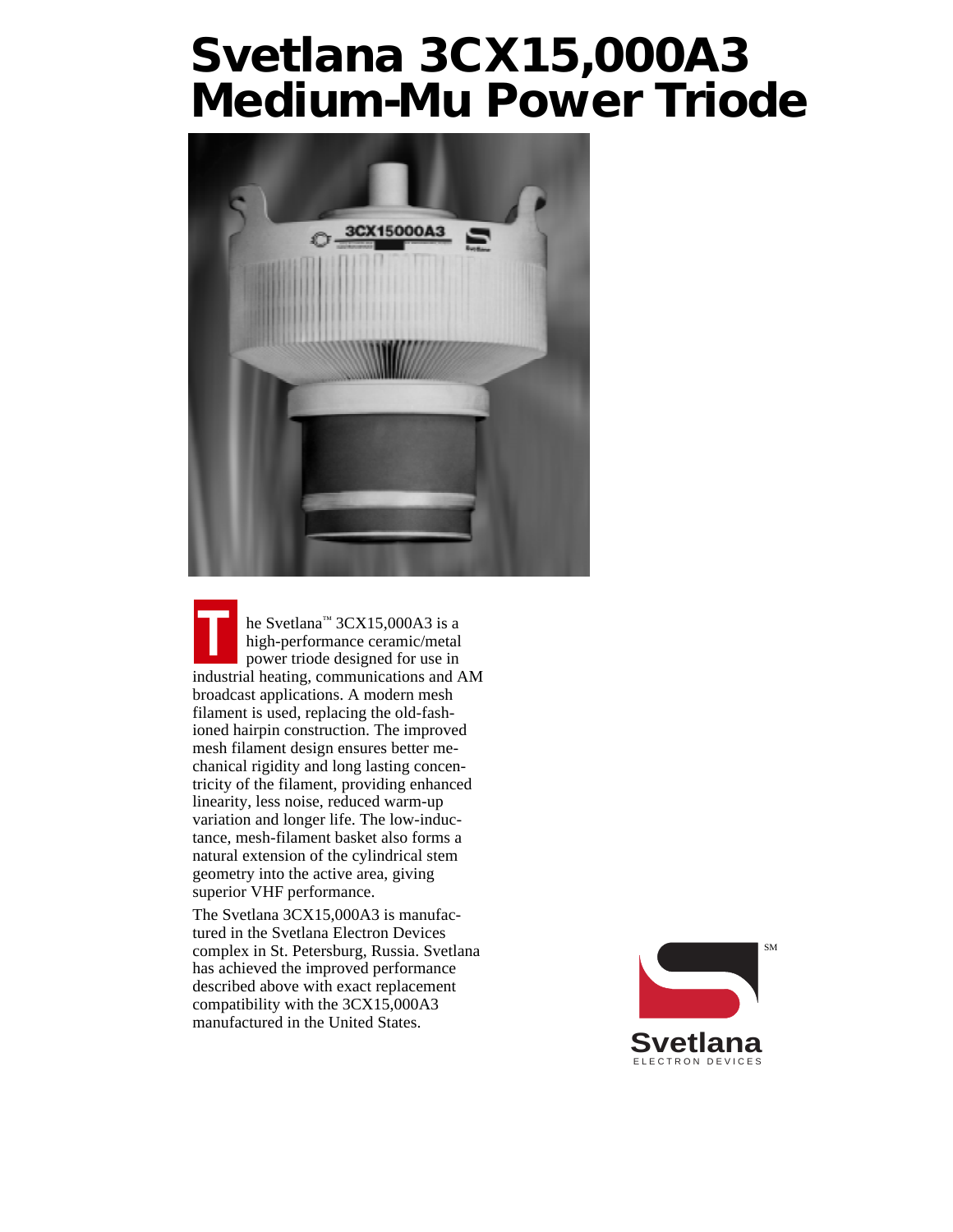# **Svetlana 3CX15,000A3**

### **General Characteristics**

| <b>Electrical</b>                                       |                         |
|---------------------------------------------------------|-------------------------|
| Filament                                                | Thoriated-tungsten mesh |
| Voltage                                                 | 6.3 $\pm$ 0.3 V         |
| Current $@$ 7.50V                                       | 160 A                   |
| Amplification factor (average)                          | 20                      |
| Direct interelectrode capacitances (grounded grid):     |                         |
| Input                                                   | 55.0 pF                 |
| Output                                                  | 34.0 pF                 |
| Feedback                                                | $1.4$ pF                |
| Direct interelectrode capacitances (grounded filament): |                         |
| Input                                                   | 55.0 pF                 |
| Output                                                  | $1.4$ pF                |
| Feedback                                                | 34.0 pF                 |
| Maximum frequency for full ratings (CW)                 | 100 MHz                 |

| <b>Mechanical</b>             |                                 |
|-------------------------------|---------------------------------|
| Cooling                       | Forced air                      |
| Base                          | Coaxial                         |
| Socketing                     | Svetlana SK1300, 1320 or equiv. |
| Air chimney                   | Eimac SK1306 or equiv.          |
| Operating position            | Vertical, Base up or down       |
| Maximum operating temperature | $250^\circ C$                   |
| Maximum dimensions:           |                                 |
| Length                        | 222.25 mm (8.75 in.)            |
| Diameter                      | 179.07 mm (7.05 in.)            |
| Net weight                    | 5.45 kg (12 lb)                 |

## **Cathode-Driven Radio Frequency Linear Amplifier, Class AB2**

| Maximum Ratings                      |            |         |
|--------------------------------------|------------|---------|
| DC plate voltage                     | 8.000      | V       |
| DC plate current                     | 6.0        | А       |
| Plate dissipation                    | 15         | kW      |
| Grid dissipation                     | <i>500</i> | W       |
| <b>Typical operation</b>             |            |         |
| DC plate voltage                     | 7000       | V       |
| Zero-signal DC plate current         | 1.5        | А       |
| Single-tone DC plate current         | 4.8        | А       |
| Zero-signal DC grid voltage*         | -270       | V       |
| Max DC grid current                  | 0.4        | А       |
| Peak RF grid voltage                 | <i>540</i> | V       |
| Peak driving power                   | 215        | W       |
| Single-tone plate output power       | 23         | kW      |
| Resonant load impedance              |            | 730ohms |
| $*$ A a a a a colorador a contra a a |            |         |

\*Approximate values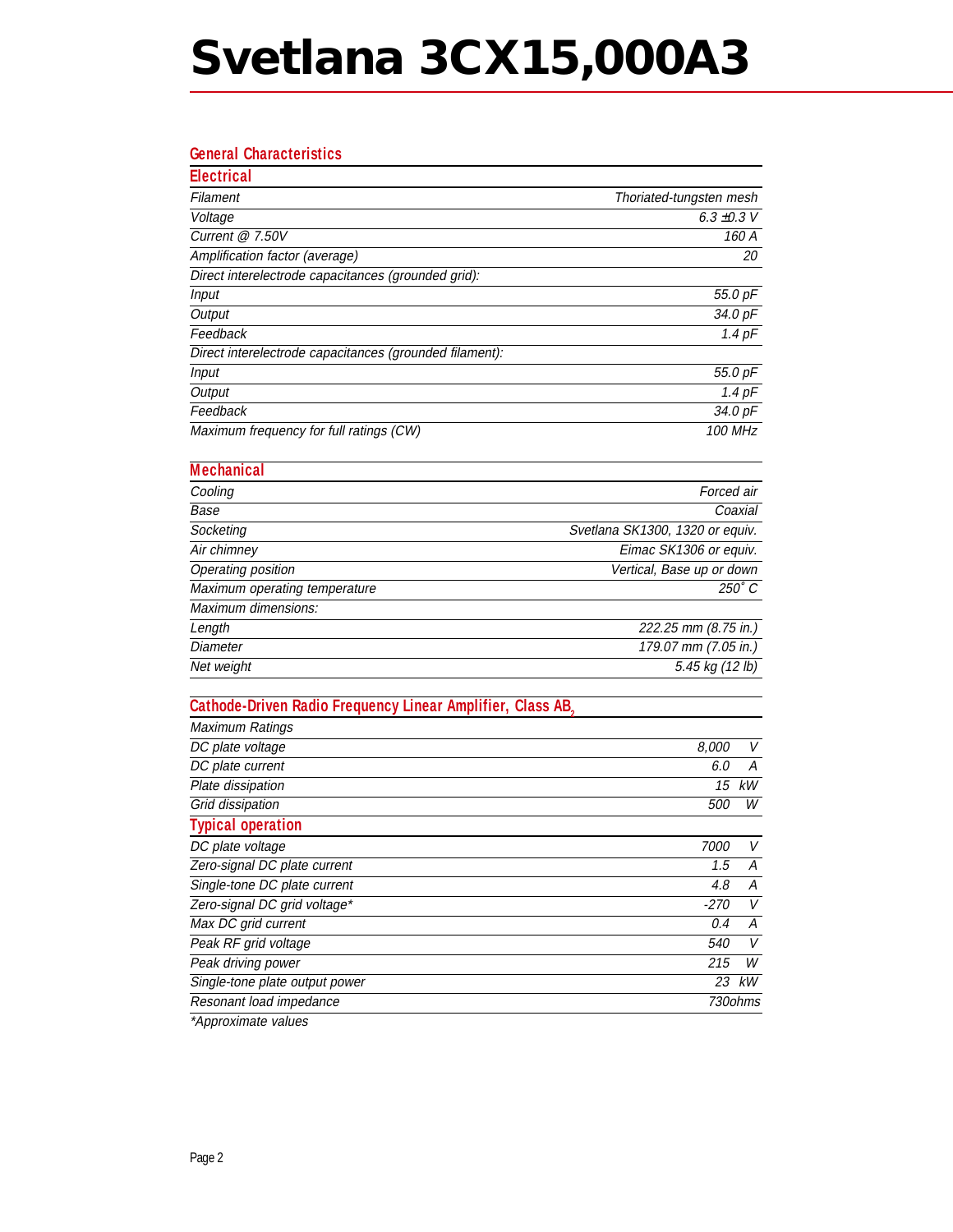# **Medium-Mu Power Triode**

### **RF Industrial Oscillator or Amplifier, Class C**

| Maximum ratings (per tube)      |             |        |
|---------------------------------|-------------|--------|
| DC plate voltage                | <i>8000</i> | $\vee$ |
| DC plate current                | 6.0         | А      |
| Plate dissipation               | 15          | kW     |
| Grid dissipation                | <i>500</i>  | W      |
| <b>Typical operation</b>        |             |        |
| DC plate voltage                | 7000        | V      |
| DC grid voltage                 | -600        | V      |
| Maximum-signal DC plate current | 6.0         | А      |
| Maximum-signal DC grid current  | 0.66        | А      |
| Peak AF grid voltage            | 1040        | $\vee$ |
| Driving power                   | 660         | W      |
| Plate input power               | 42          | kW     |
| Plate output power              | 30          | kW     |
| Plate dissipation               | 12          | kW     |
| Resonant load impedance         | 600         | ohms   |

### **3CX15,000A3 Outline Drawing**



| <b>Dimensional Data</b> |             |        |        |       |
|-------------------------|-------------|--------|--------|-------|
| Dim.                    | Millimeters |        | Inches |       |
|                         | Min.        | Max.   | Min.   | Max.  |
| А                       | 175.97      | 179.07 | 6.928  | 7.050 |
| B                       | 21.72       | 22.73  | 0.855  | 0.895 |
| C                       | 18.29       | 19.30  | 0.720  | 0.760 |
| D                       | 48.16       | 49.17  | 1.896  | 1.936 |
| F                       | 79.58       | 80.59  | 3.133  | 3.173 |
| F                       | 96.32       | 97.33  | 3.792  | 3.832 |
| н                       | 4.78        |        | 0.188  |       |
| J                       | 4.78        |        | 0.188  |       |
| М                       | 100.33      | 109.22 | 3.950  | 4.300 |
| N                       | 61.26       | 70.82  | 2.412  | 2.788 |
| P                       | 209.55      | 222.25 | 8.250  | 8.750 |
| R                       | 25.04       | 26.67  | 0.986  | 1.050 |
| S                       | 86.66       | 96.22  | 3.412  | 3.788 |
| т                       | 9.53        |        | 0.375  |       |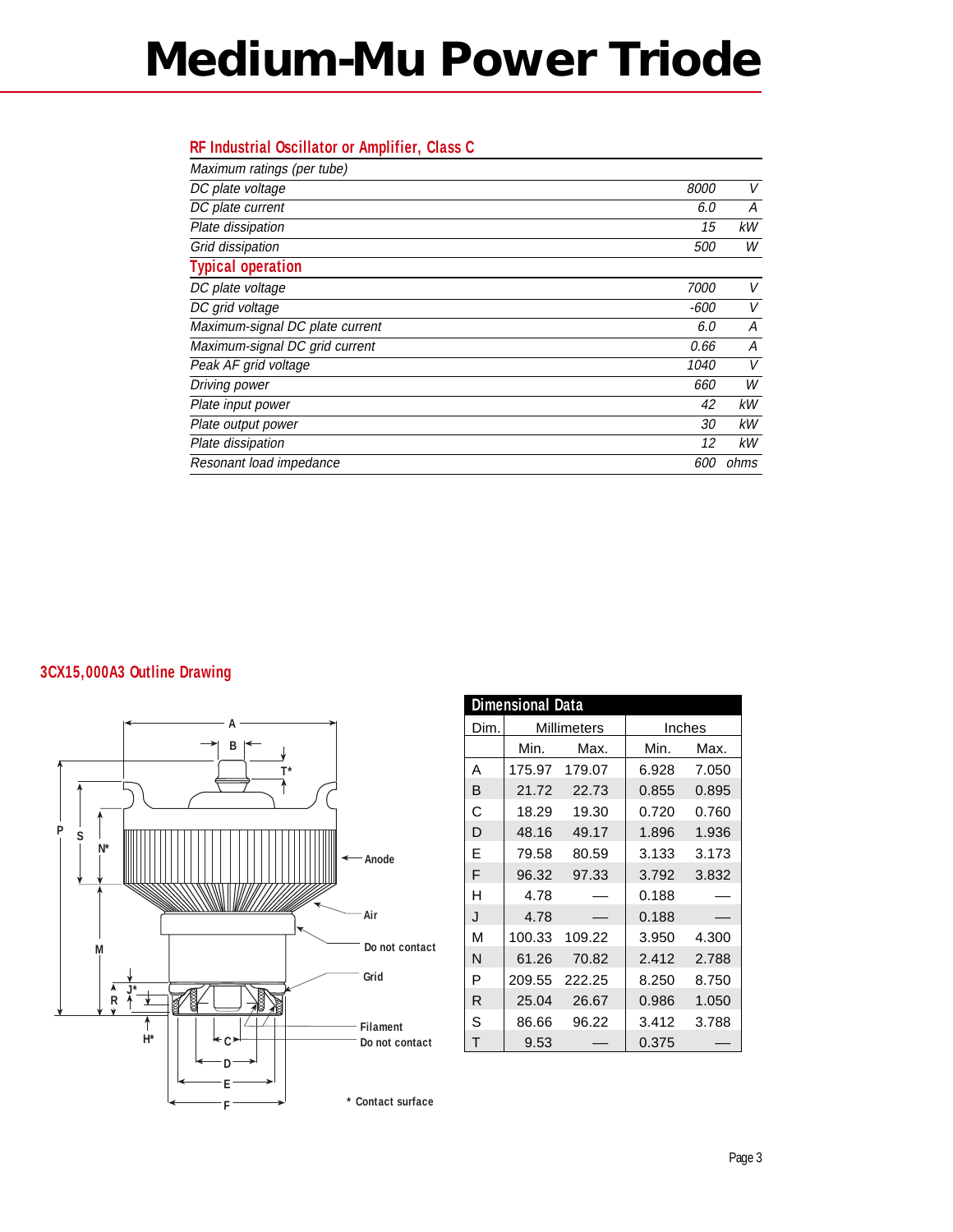# **Svetlana 3CX15,000A3**

#### **Electrical Application**

**Filament Operation** The rated filament voltage for the 3CX15,000A3 is 6.30 volts. Filament voltage, as measured at the socket, should be maintained within 5% of this value to obtain maximum tube life.

**Grid Operation** A recommended maximum grid current is 1.0 Adc. This value should not be exceeded for more than very short periods such as during tuning. Over-current protection in the grid circuit should be provided. Ordinarily it will not be necessary to operate with more than 0.4 to 0.6 amperes grid current to obtain reasonable efficiency. In industrial heating service with varying loads, grid current should be monitored continuously with a DC current meter. The absolute maximum grid dissipation rating is 500 watts.

**Plate Operation** Absolute maximum plate voltage rating of 8 kV and maximum plate current of 6.0 amperes should not be applied simultaneously as rated plate dissipation may be exceeded. Plate overcurrent protection should be provided to remove plate voltage quickly in the event of an over-load or an arc-over at the load. In addition, current limiting power supply resistors should be used. These precautions are especially important in industrial service having wide variations in plate current loading.

Spark gaps from plate to ground should be used to prevent transient voltages from flashing across the tube envelope during any fault condititions.

#### **High Frequency Operation** The

3CX15,000A3 is usable to 140 MHz. At this frequency, absolute maximum plate voltage must be reduced to 7000 Vdc Class A, B, or C service. The Svetlana 3CX15,000A3 mesh filament construction gives enhanced performance at VHF frequencies.

#### **Mechanical Application**

**Mounting** The 3CX15,000A3 must be mounted with its axis vertical. The base of the tube may be up or down.

**Cooling** Sufficient forced-air circulation must be provided to keep the temperature of the anode core and the temperatures of the ceramic/metal seals below 250˚C. Airflow requirements to maintain these temperatures below 225˚C with an inlet-air temperature of 40˚C are tabulated for base to anode direction

| $\star$                       | Sea Level              |                                  | 10,000 Feet            |                                  |
|-------------------------------|------------------------|----------------------------------|------------------------|----------------------------------|
| Anode<br>Dissipation<br>Watts | Air Flow<br><b>CFM</b> | Pressure Drop<br>Inches of Water | Air Flow<br><b>CFM</b> | Pressure Drop<br>Inches of Water |
| 5000<br>10,000<br>15,000      | 85<br>360<br>970       | 0.2<br>2.0<br>10.5               | 160<br>390<br>650      | 0.36<br>1.40<br>2.90             |

\* *An additional 1500 watts has been included in preparing this tabulation to compensate for grid and filament power.*